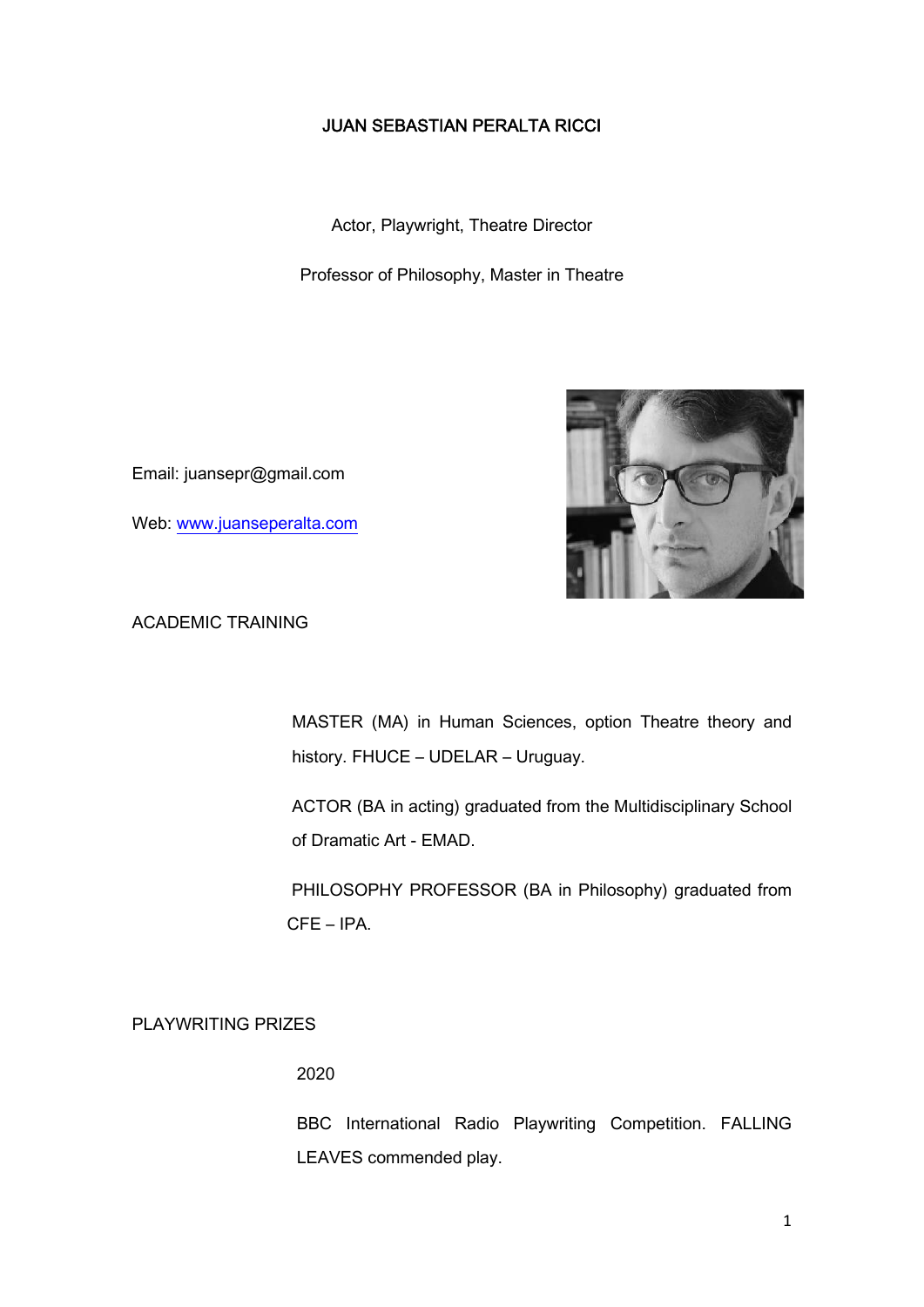### 2018

National Literature Prize (Ministry of Education and Culture), third prize to the play NO SON NOSOTROS

### 2015

National Literature Prize (Ministry of Education and Culture), third prize to the play ANATOMÍA DE LA OSCURIDAD

COFONTE Prize (National Theatre Fund), support for the production of the play FEDRA.

Special mention, AGADU (Uruguayan Society of Authors) - COFONTE National Theatre Contest, to the play FRANKENSTEIN.

### 2014

Microteatro Prize - Spain Cultural Center in Montevideo / Spain Embassy, to the play NADA COMO LA CARNE.

Special Mention - National AGADU - COFONTE competition, to the play EL OLIVO.

## 2012

First Special Mention - National AGADU - COFONTE competition, to the play CORDERO DE DIOS.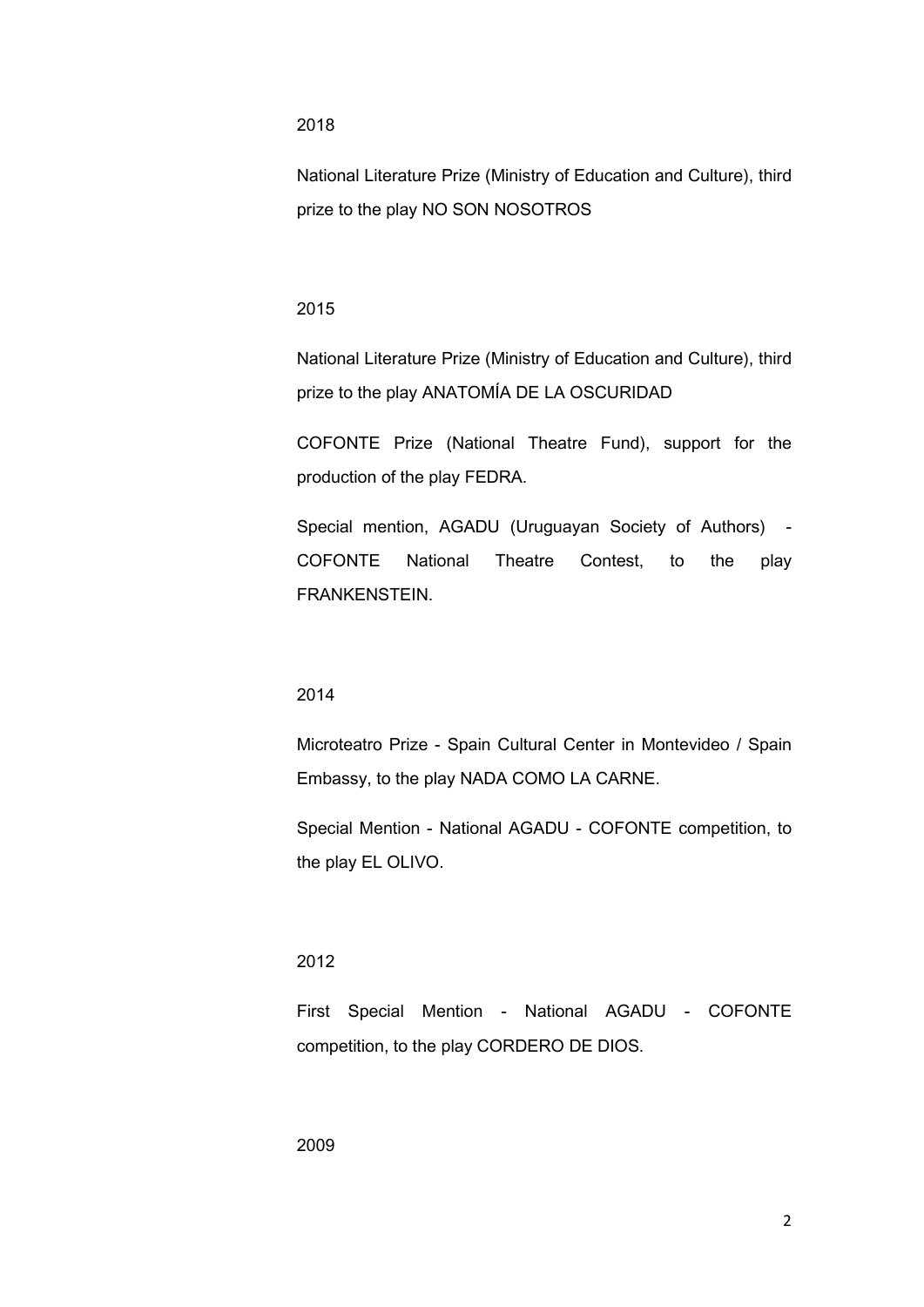Solos en el Escenario Prize Spain Cultural Center in Montevideo / Spain Embassy to the play TERCER ESPEJO.

### INTERNATIONAL ARTISTIC / ACADEMIC RESIDENCIES

### 2018

Guest Professor. Stockholms Dramatiska Högskola – Superior School of Dramatic Art - UNIARTS (University of the Arts) - Stockholm, Sweden. Linnaeus-Palme International Exchange Program.

## 2017 – 2018

Guest Professor. SP Drama School (SP Escola de Teatro) – Sao Paulo, Brazil.

## 2014

IBERESCENA Program - Scholarship to realize: Residency of dramaturgical creation / Project: Hibrida, mestiza y contemporanéa, in San Pablo, Brazil 2015.

## 2012

MOLIÈRE Prize - Embassy of France in Uruguay, for which in 2013 she made a residency at the CITÉ INTERNATIONALE DES ARTS in Paris - France, developing the project "Fedra: mujer marcada"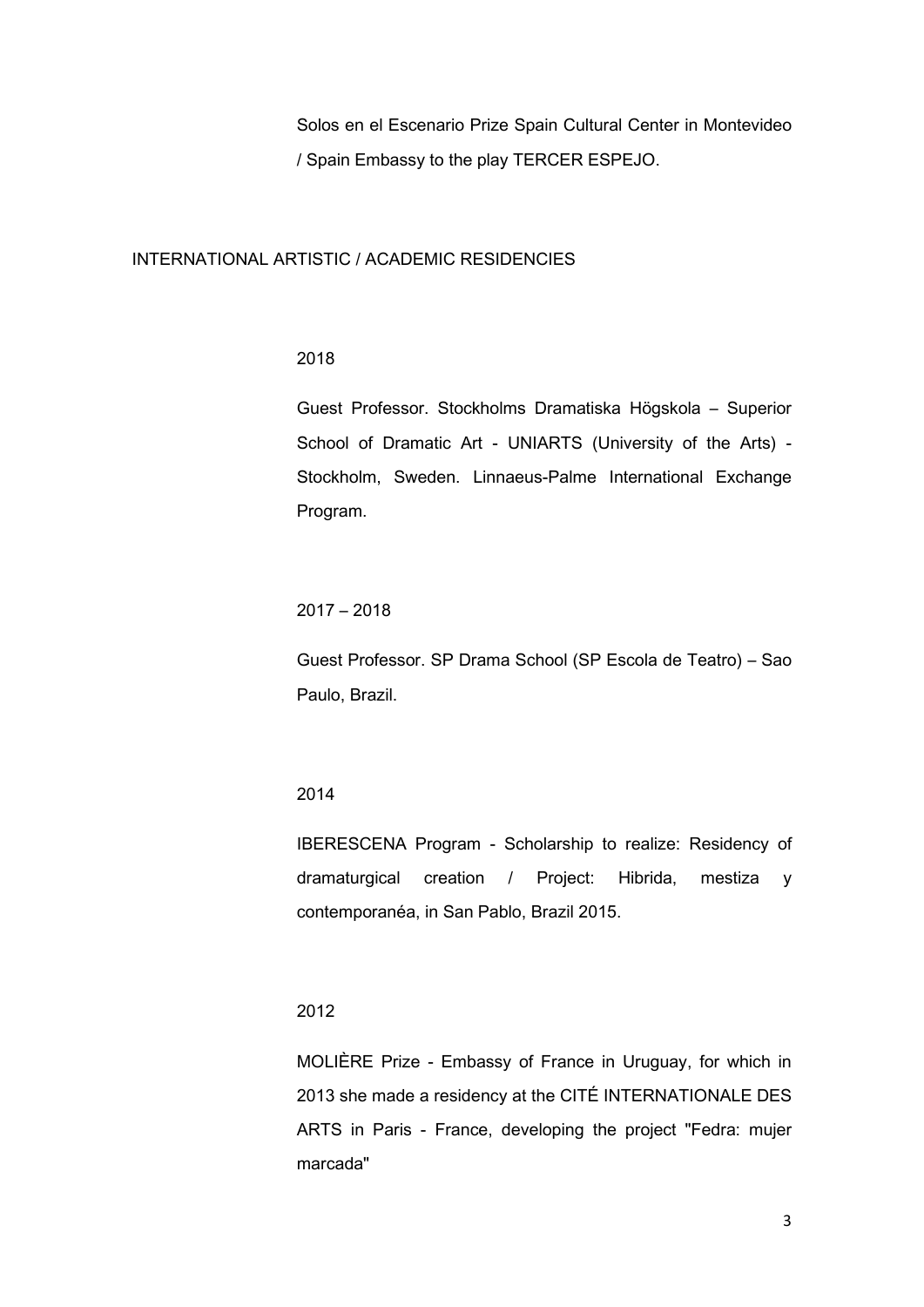#### NATIONAL GRANTS

2020

FEFCA – National Fund for Artistic Creation – Writing Award – Ministry of Education and Culture, Uruguay.

2011

Funds for Culture (Ministry of Education and Culture, Uruguay). Category Training, modality: Scholarships and Residences Abroad, TRAINING IN PLAYWRIGHT during 2012 in Buenos Aires, Argentina.

CSIC - UDELAR Scholarship for postgraduate studies. Category: Master. Commission for Scientific Research - University of the Republic - Uruguay.

PLAYS AND PERFORMANCES / DIRECTOR

2018

SONHO DE UMA NOITE DE VERÃO, Teatro Estação Satyros, São Paulo, Brazil

2017

DEGENERADOS, Oswald de Andrade Cultural Office, São Paulo, Brazil.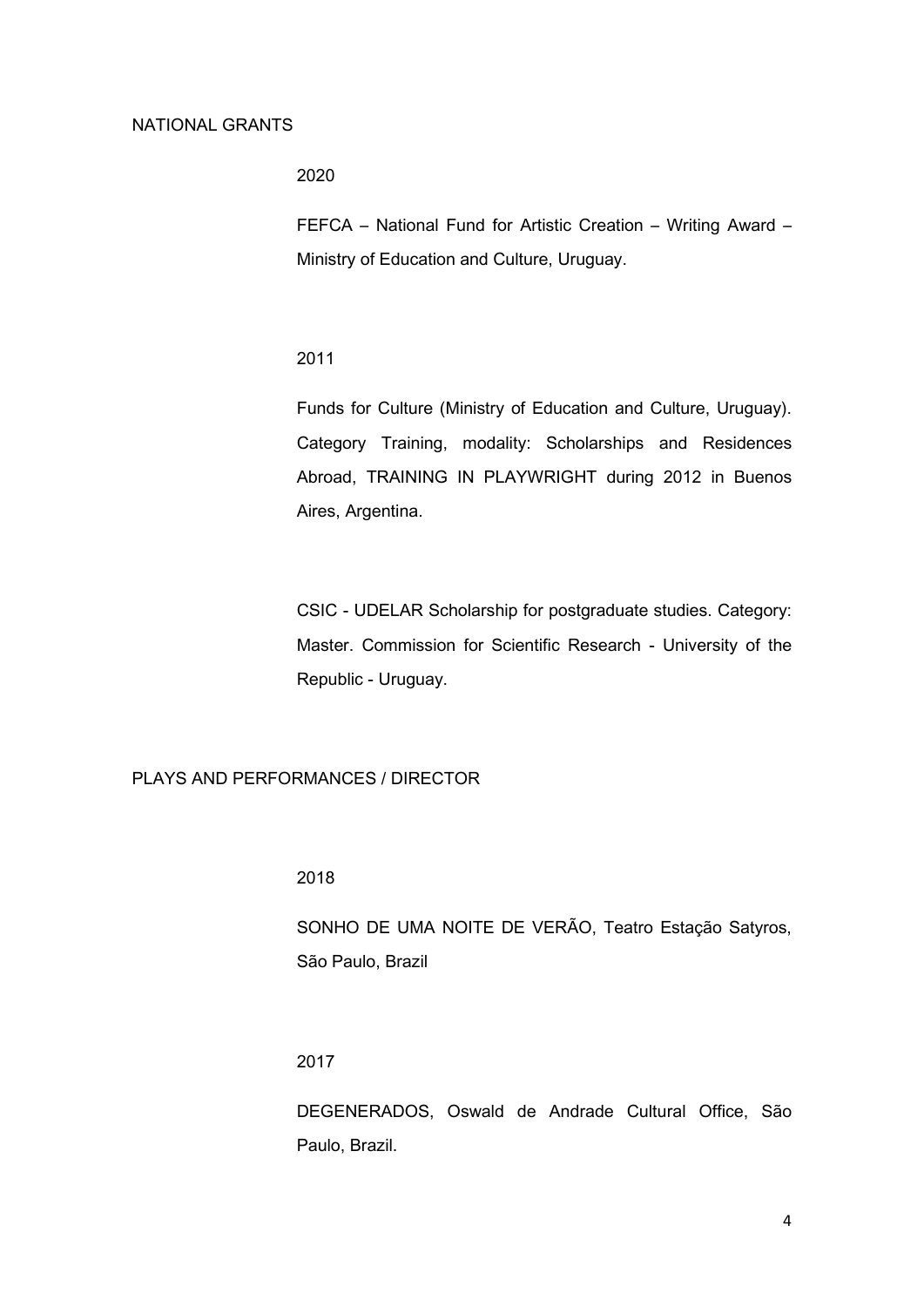NUNCA LO HUBO, Site Specific, Montevideo, Uruguay.

2016

NUNCA LO HUBO, Oficina Cultural Oswald de Andrade, Sao Paulo, Brazil.

2015

DOS VOCES, DOS ORILLAS, UNA MISMA TRAMA., SODRE National Auditorium, opening show of FIDAE (International Theatre Festival of Uruguay), Montevideo, Uruguay.

FEDRA, Teatro Solís, Montevideo, Uruguay.

2014

NADA COMO LA CARNE, Centro Cultural de España, Montevideo, Uruguay.

QUERIDO RENOIR, Teatro Solís, Montevideo, Uruguay.

2013

URFAUST (Goethe), Teatro Solís, Montevideo.

URFAUST (Goethe), Teatro Victoria, Montevideo. Awarded by MONTEVIDEO CIUDAD TEATRAL.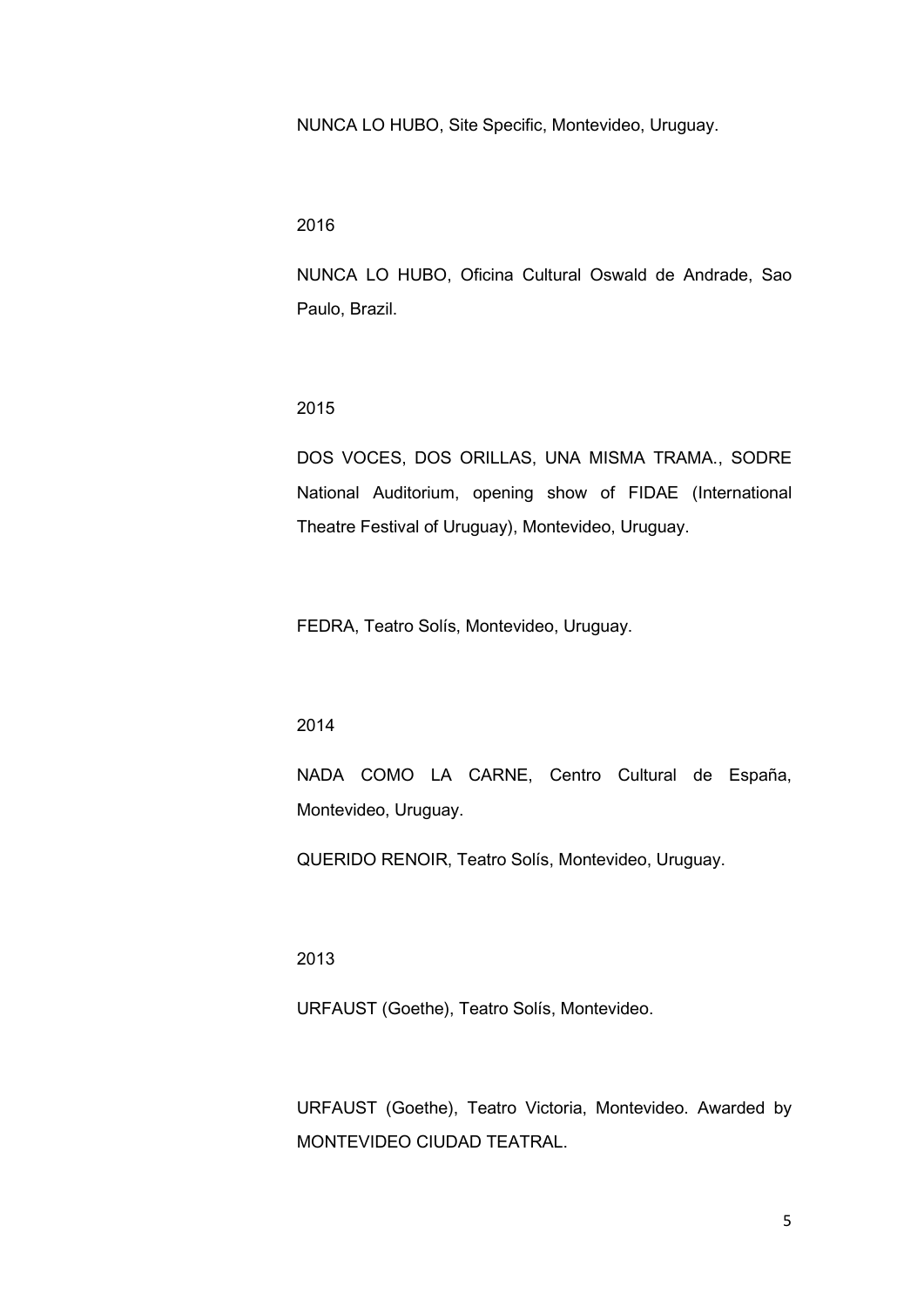2012

NUNCA LO HUBO, Centro Cultural de España, Montevideo.

2011

TERCER ESPEJO, Teatro Torres García, Montevideo.

PEDRO Y EL CAPITÁN (Mario Benedetti), El Galpón Theater, Montevideo.

### 2010

NUNCA LO HUBO, Teatro Victoria, Montevideo. Awarded by the program A ESCENA, MEC (Ministry of Education and Culture)

PEDRO Y EL CAPITÁN, Centro Cultural de la Cooperación, Buenos Aires, Argentina.

PEDRO Y EL CAPITÁN, Teatro Victoria, Montevideo.

PEDRO Y EL CAPITÁN, Teatro Torres García, Montevideo.

TERCER ESPEJO, El Galpón Theater, Montevideo.

#### 2009

TERCER ESPEJO, FIDAE (International Festival of Performing Arts of Uruguay)

TERCER ESPEJO, Teatro del Museo Torres García, Montevideo. Production selected by the program A ESCENA, MEC PROGRAM (Ministry of Education and Culture)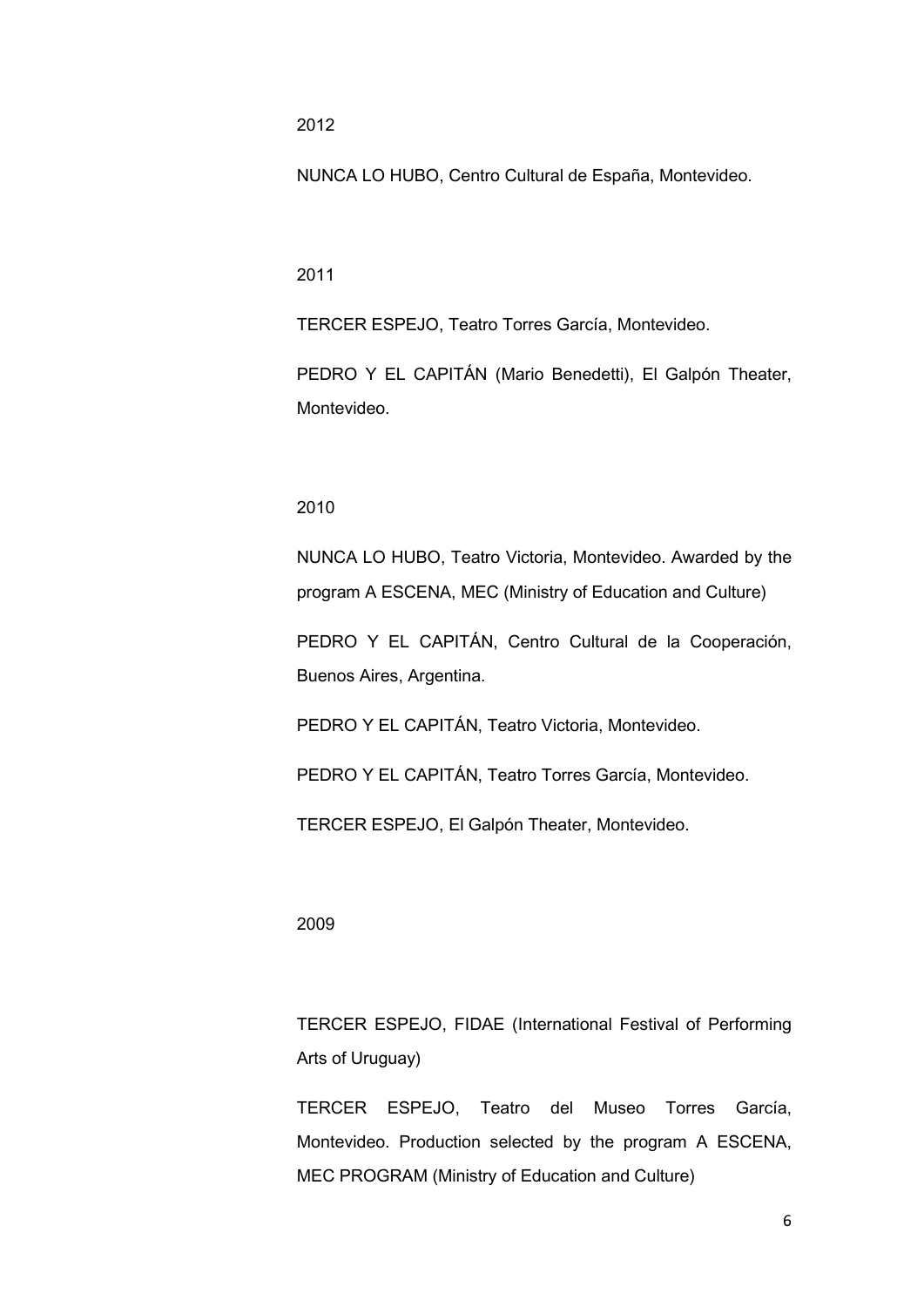TERCER ESPEJO, Centro Cultural de España, Montevideo.

### PUBLICATIONS

## 2019

"DUPLA PEDAGÓGICA: SEXUALIDAD Y FILOSOFÍA. ANÁLISIS DE UNA EXPERIENCIA EN EL LICEO Nº 4 DE MONTEVIDEO." en *SISTEMATIZACIÓN DE PRÁCTICAS EDUCATIVAS EN LICEOS PÚBLICOS DEL URUGUAY.* ISBN: 978-9974-887-25-1

2015

"NI TAN MACHOS, NI TAN HEMBRAS" - MEC / FHUCE, Thesis Collection. ISBN: 978-9974-0-1253-0

2013

PARRESÍA, in "Dramaturgia joven uruguaya"– CCE, Montevideo. ISBN: 978-9974-8403-0-0

2009

TERCER ESPEJO, in "Obras para un personaje";– CCE, Montevideo. ISBN: 978-9974-8195-2-8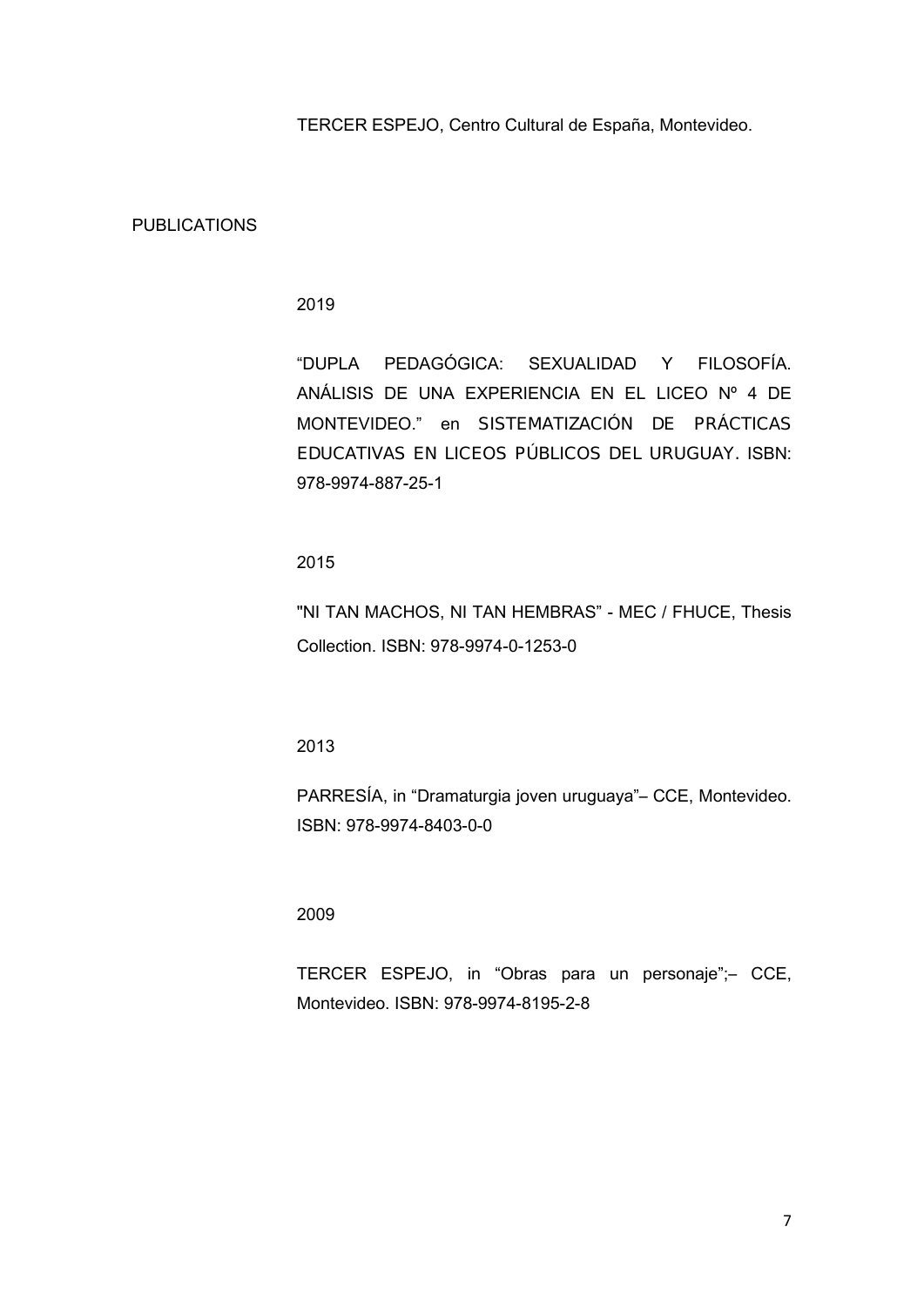#### SCREEN WORK / WRITER / DIRECTOR

2020

MIENTRAS EL SONIDO DE LA SOLAS AUMENTA. Cortometraje. Productora: Bruto Videos Uruguay.

ESPERANDO QUE SUENE. Cortometraje. Productora: Bruto Videos Uruguay.

PALABRAS BRUTAS. Cortometraje. Productora: Bruto Videos Uruguay.

2019

YIRA by Muñe Cach. Videoclip. Productora: Bruto Videos Uruguay.

ACORRALADOS by Boomerang. Videoclip. Productora: Bruto Videos Uruguay.

## VISUAL ARTS - INSTALATIONS

2020

NUEVA NORMALIDAD – Ghierra Intendente 2020 – EAC – Montevideo. Intervención.

ACADEMIC ACTIVITIES / TEACHER

2020

CENA INQUIETA – SESC TV – BRASIL – Episode 3: Satyros &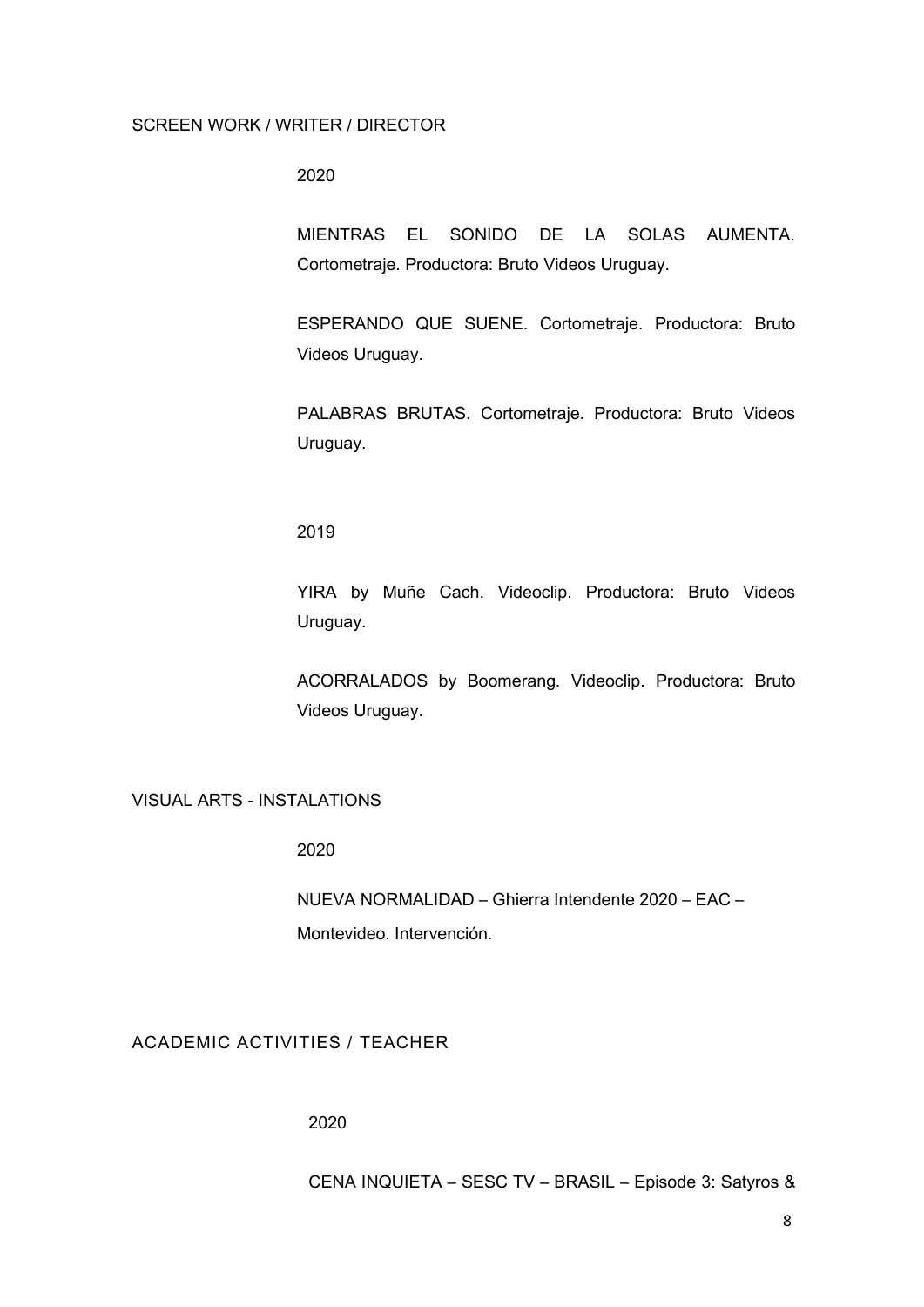Cabaré do Escarnio – Fellow researcher.

DIÁLOGOS SOBRE A ENCENAÇÃO CONTEMPORÂNEA – SP Escola de Teatro, San Pablo, Brasil. 60 hs.

Playwriting one on one. Project supervision – TUD – FHUCE / UDELAR.

2019

INTRODUCCIÓN A LOS ESQUEMAS DE ORGANIZACIÓN DRAMÁTICOS Y POSTDRAMÁTICOS - TUD - FHUCE / UDELAR. 20 hs.

LABORATORIO DE DIRECCIÓN - (Directing Practices), workshop, Instituto Nacional de Artes Escénicas, Uruguay, 20 hs.

2018

DIÁLOGOS SOBRE A ENCENAÇÃO CONTEMPORÂNEA (Dialogues about contemporary staging) – Course – SP Escola de Teatro, San Pablo, Brazil. 54 hs.

## 2017

GÉNERO Y PERFORMANCE (Gender and performance), workshop, Instituto Nacional de Artes Escénicas, Uruguay, 15 hs.

GÊNERO E PERFORMANCE, Oficina Cultural Oswald de Andrade, San Pablo, Brazil, 30 hs.

GÊNERO E PERFORMANCE, workshop, Instituto Itaú Cultural,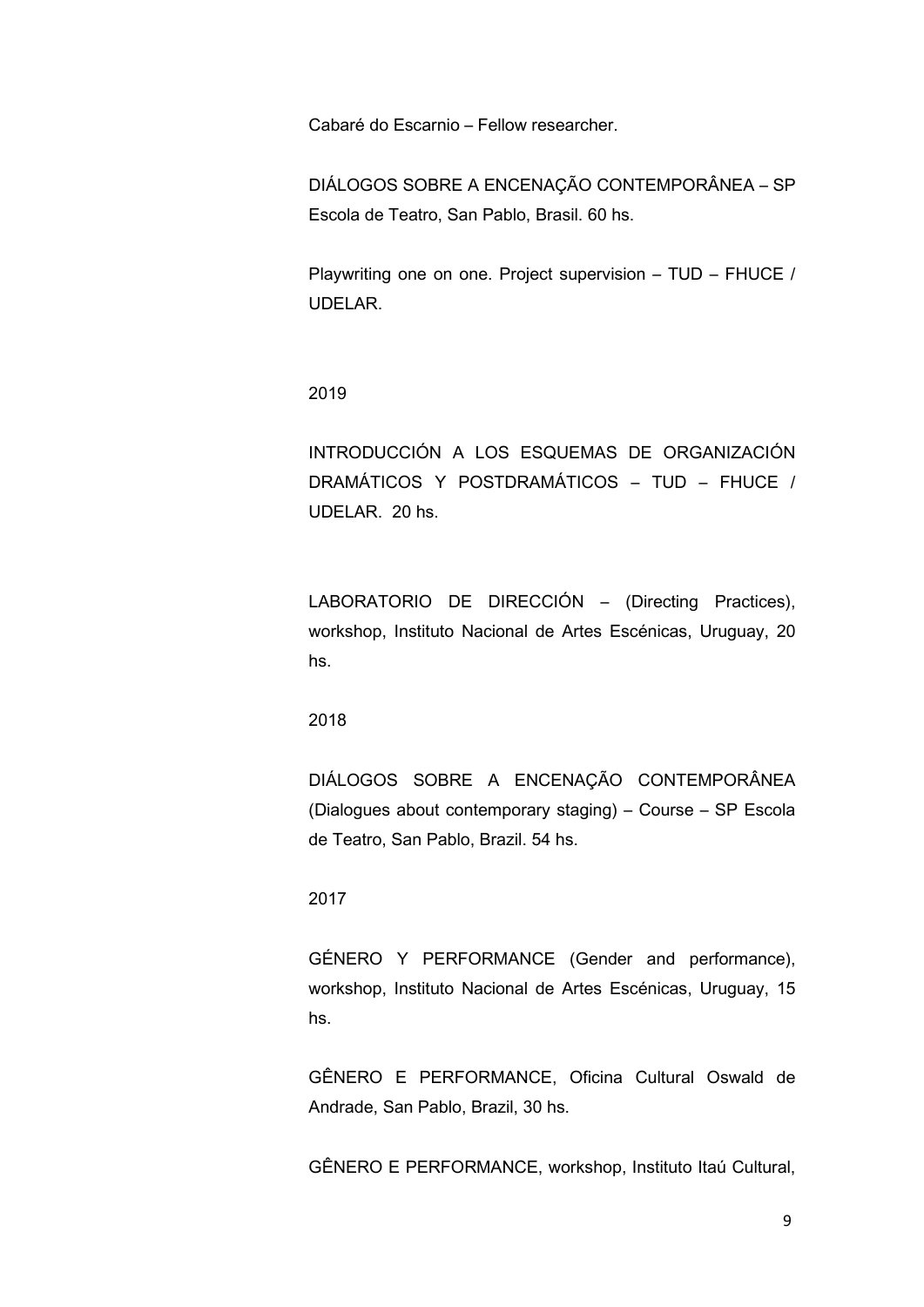San Pablo, Brazil, 8 hs.

2016

ANATOMÍA DA CRIAÇÃO (The anathomy of creation), workshop, Oficina Cultural Oswald de Andrade, San Pablo, Brazil, 15 hs.

DESMONTANDO EL GÉNERO EN EL AULA (Dismantling gender in the classroom), conference, Jornadas Nacional de Artes Escénicas y Educación, Uruguay.

2015

NI TAN MACHOS, NI TAN HEMBRAS – TEATRO Y GÉNERO (Theatre and gender), Instituto Nacional de Artes Escénicas – Uruguay, 15 hs.

2014

CRÓNICA ROJA Y LITERATURA, mesa redonda con Eric Faye, Laurent Mauvigner, Carolina de Robertis y Juan Sebastián Peralta. Festival Bellas Frances, Embajada de Francia – Biblioteca Nacional Uruguay.

APOLLINAIRE DESDE LA TEORÍA DE GÉNERO, conference, XXXIII IPA Summer School, Montevideo, Uruguay.

2013

TEATRO MADE IN URUGUAY, conference, Living Institute, München – Alemania.

PROCEDIMIENTOS DRAMATÚRGICOS CONTEMPORÁNEOS (Contemporary playwriting procedures), workshop, Instituto Nacional de Artes Escénicas – Uruguay, 15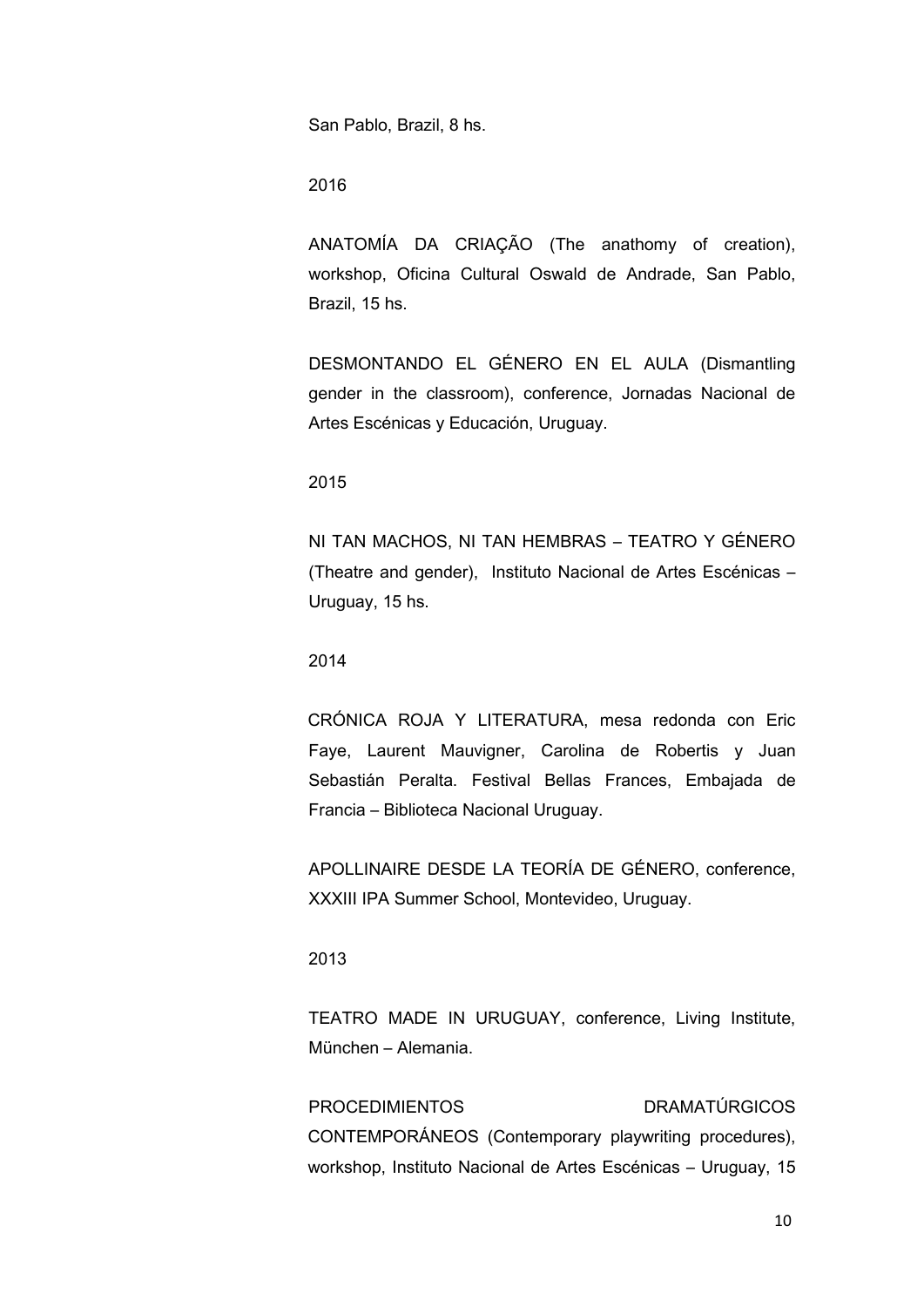hs.12 hs.

TEATRO HOY, Conference, French Embassy, Uruguay. Teatro El Galpón.

2012

EL TEATRO URUGUAYO CONTEMPORÁNEO EN EL AULA, aula virtual, Instituto Nacional de Artes Escénicas – Uruguay 60 hs.

2011

EL TEATRO URUGUAYO CONTEMPORÁNEO EN EL AULA, aula virtual, Instituto Nacional de Artes Escénicas – Uruguay 20 hs.

2010

EL DESAFÍO DE LA EDUCACIÓN TEATRAL HOY, ponencia, Tercer Foro Nacional de Educación y Arte, Ministerio de Educación y Cultura, Uruguay.

# TEACHING EXPERIENCE

 $2017 - up to date.$ 

GUEST TEACHER SP ESCOLA DE TEATRO – Directing and Playwriting courses. São Paulo, Brazil.

 $2012 - up$  to date.

THEATRE PROFESSOR– Consejo de Educación Secundaria, Montevideo, Uruguay.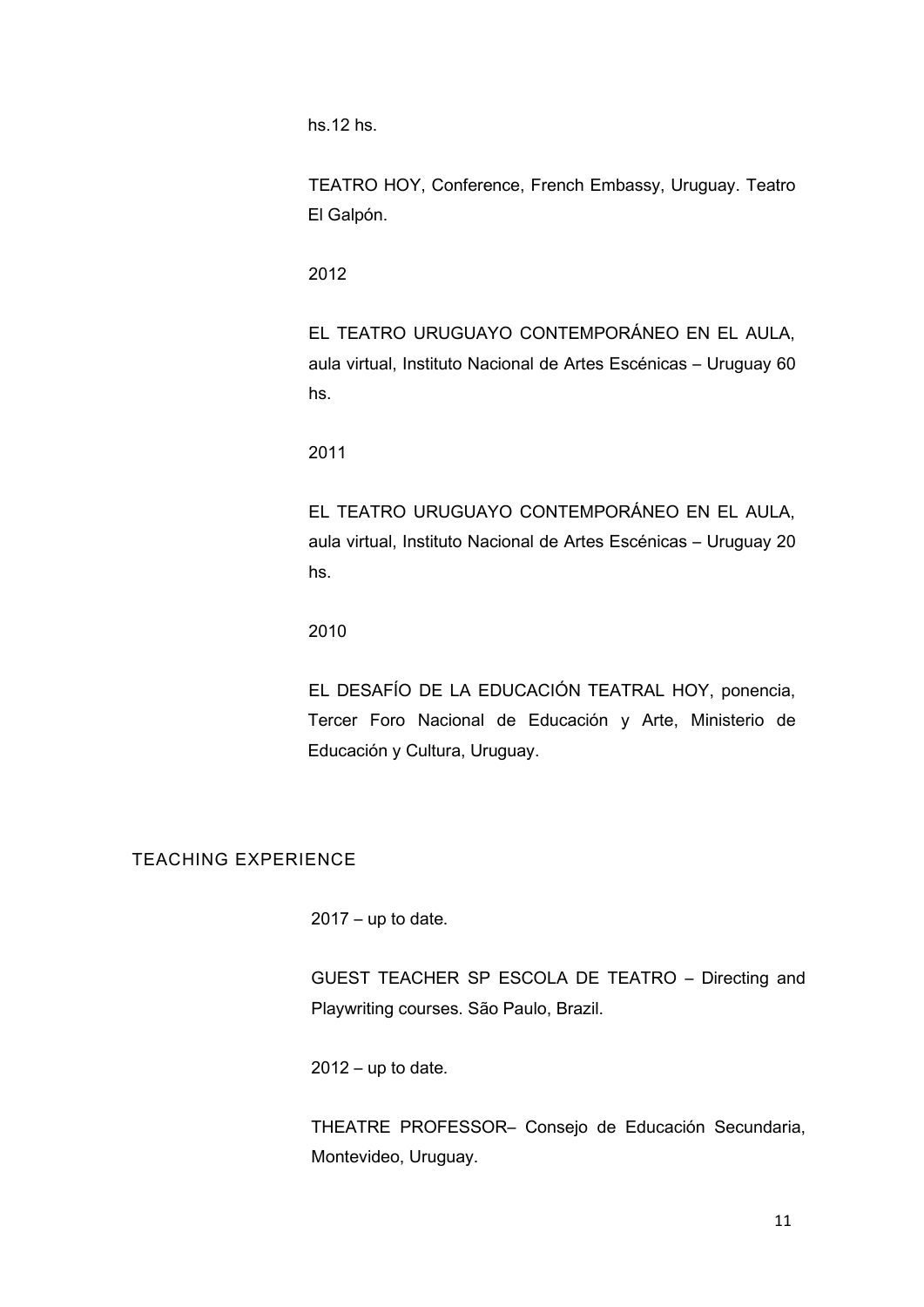$2010 - up$  to date.

PHILOSOPHY PROFESSOR – Consejo de Educación Secundaria, Montevideo, Uruguay.

## DANCE / PLAYWRIGHT / DRAMATURGIST

2018

VIAJES INTERIORES. Cabildo, Montevideo. Coreographer: Annick Maucouvert.

2014

SCENES DOMESTIQUES. Casa Gil, Montevideo. Coreographer: Annick Maucouvert.

2013

PIEL PROPIA. Teatro Solís. Dentro del ciclo Montevideo Danza.

2012

PIEL PROPIA. Coreographer: Juan Miguel Ibarlucea. Temporada oficial de danza, Teatro Solís.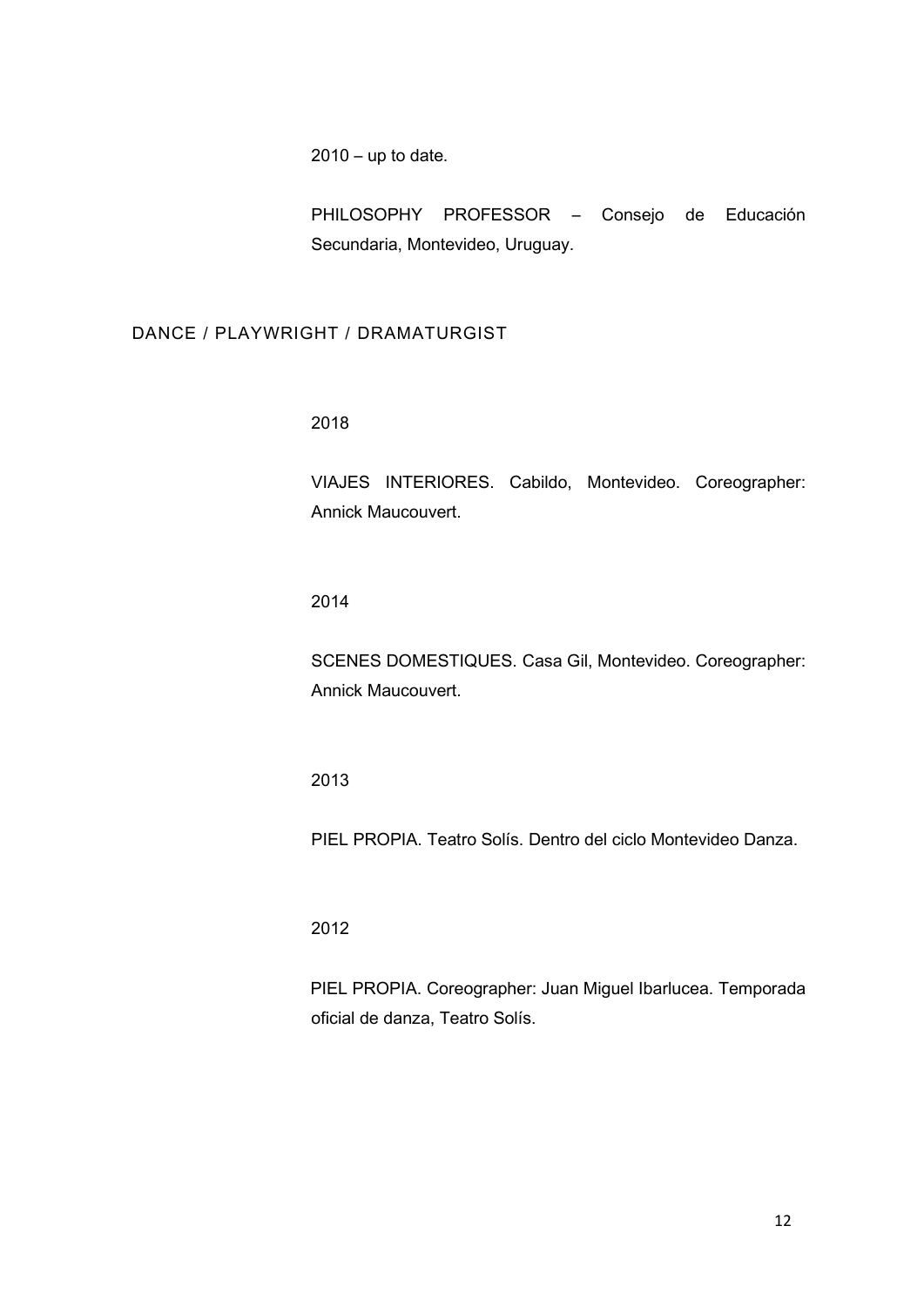#### COMPLEMENTARY TRAINING

### 2020

Scriptwriting - Museu da Imagem e do Som -- São Paulo, Brasil.

### 2017

8º Ciclo do Núcleo de Dramaturgia SESI – British Council, Workshop: Dramaturgia Contemporânea, with: Linda McLean (UK). Sesi, SP, Brazil.

Filosofía Política: utopía y realismo en las relaciones huamanas. Prof. Renato Janine Ribeiro. FFLCH – USP, Brazil, 120 hs.

Workshop: Teatro Político with Anders Lustgarten (UK), Sesi – SP, Brazil, 12 hs.

Estética e Política: o conflito das imagens na arte contemporânea. FFLCH – USP, Brazil, 120 hs.

2015

Workshop: Dramaturgia y Dirección. By: Simon Stephens & Sean Holmes (UK). At: INAE. 25 horas.

Simposium Sapientia – Arqueoogía de um saber esquecido. By: PUC-SP, Freie Universität Berlin, SESC. 14 horas y media.

7º Ciclo do Núcleo de Dramaturgia SESI – British Council, workshop: Como desenvolver uma voz autoral na dramaturgia. By: David Harrower (Scotland). At: SESI, San Pablo, Brazil. 12 horas.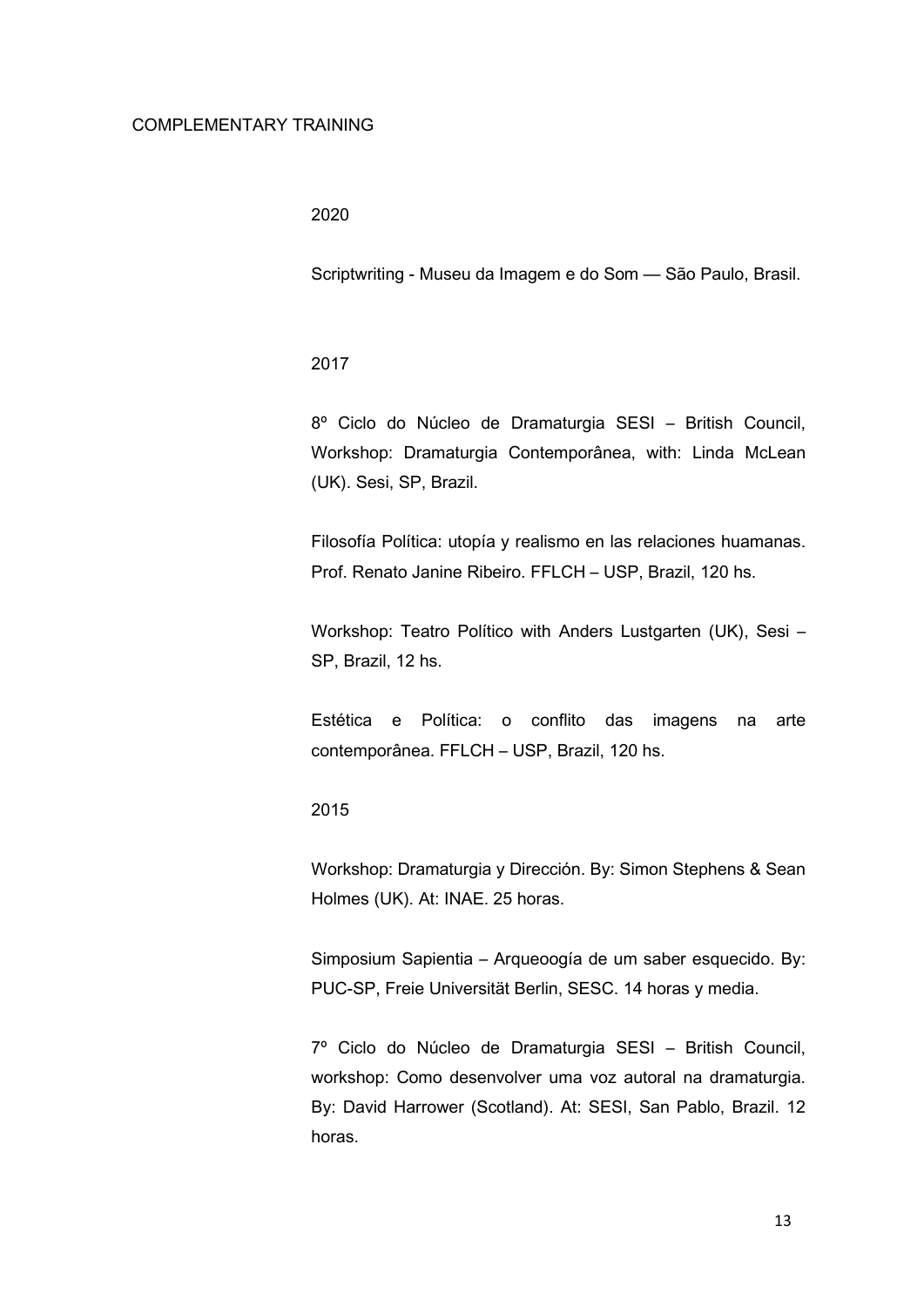Teatro Tablado do Arruar – Oficina Trilogia da Abnegação. By: Alexandra dal Farra y Clayton Mariano. At: Oficina Cultural Oswald de Andrade, San Pablo, Brazil. 40 hs.

Workshop para dramaturgos: Aspectos do drama contemporaneo. By: Simon Stephens. At: 2ª Mostra Internacional de Teatro de São Paulo. 12 hs.

### 2014

Workshop "Regie de ópera, interpretación del espacio escénico y espacios teatrales alternativos." By: Michal Znañiecki (Polonia). At: INAE. Duración: 20 horas.

## 2013

Workshop de pedagogía teatral. By: Georges Laferriere (Canadá). At: INAE. Duración: 8 horas.

## 2012

Workshop "Ficción actoral" Resposable: Alejandro Catalán (Argentina). At: EMAD. Duración: 18 horas.

Workshop "Estrategias: Monólogo" By: Ignacio Apolo (Argentina). At: CCE. Duración: 12 horas.

Workshop "Naturaleza muerta, paisaje, retrato: escritura escénica contemporánea" By: Sergio Blanco (Uruguay). At: CCE. Duración: 16 horas.

Workshop "Soportes visuales para la creación literaria". By: Paula Villalba (Uruguay). At: CCE. Duración: 16 horas.

Workshop de Dramaturgia: "Sabotaje e idolatría de los clásicos". By: Alberto Conejero (España). At: EMAD Montevideo. Duración: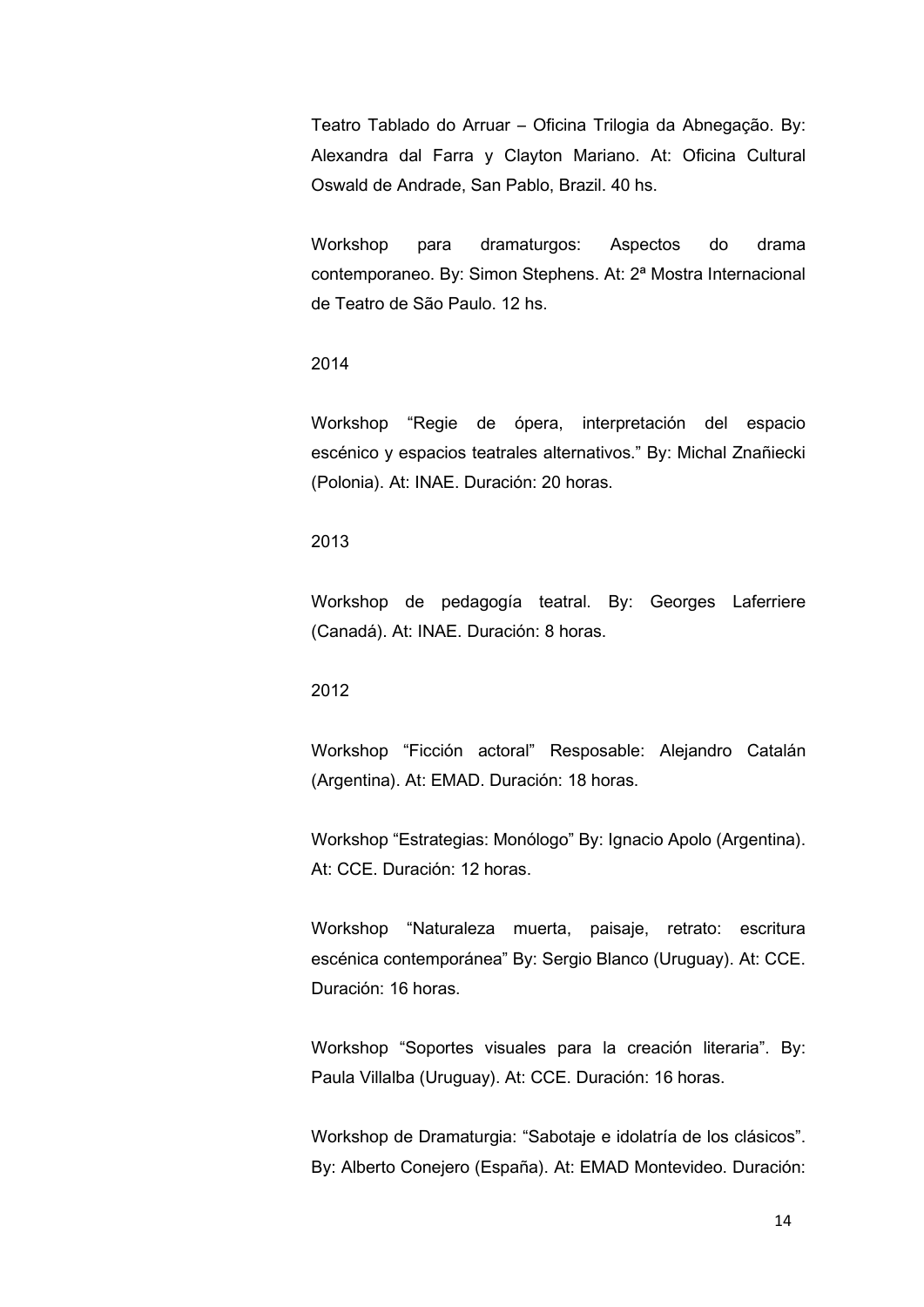8 horas.

Workshop de dramaturgia: "Creación y análisis de estrategias dramatúrgicas para la construcción de poéticas contemporáneas". By: Roberto Alvim (Brazil). At: CCE Montevideo. Duración: 24 horas.

2011

Workshop de Escritura Escénica Contemporánea. By: Guillermo Heras (España). At: CCE Montevideo. Duración: 2 años.

Workshop "Dirección de actores", 4 hs., By: Ciro Zorzoli. Organiza: FIDAE.

Workshop "Públicos y artes escénicas", 21 hs., Teatro Solís. Organiza: Teatro Solís e Iberescena.

Course de Dirección Escénica Lírica, dictado por Filippo Crivelli (Italia), 21 hs., Teatro Solís. Organiza: Ópera Latinoamérica y Teatro Solís.

2010

Workshop de Dirección con monitoreo asistido. By: Rubén Szuchamacher (Argentina). Organizan: Programa de Formación Profesional Teatro Solís – Fundación de Amigos del Teatro Solís. Finalizó diciembre de 2012.

"Reflexiones sobre la modernidad literaria: Kafka, Brecht, Handke y la narrativa alemana actual (Schlink, Sesgi Osdamar, Schulze)". Course 30 hs. Prof. Dr. Michael Dobstadt (Leipzig Universität - Alemania). FHUCE.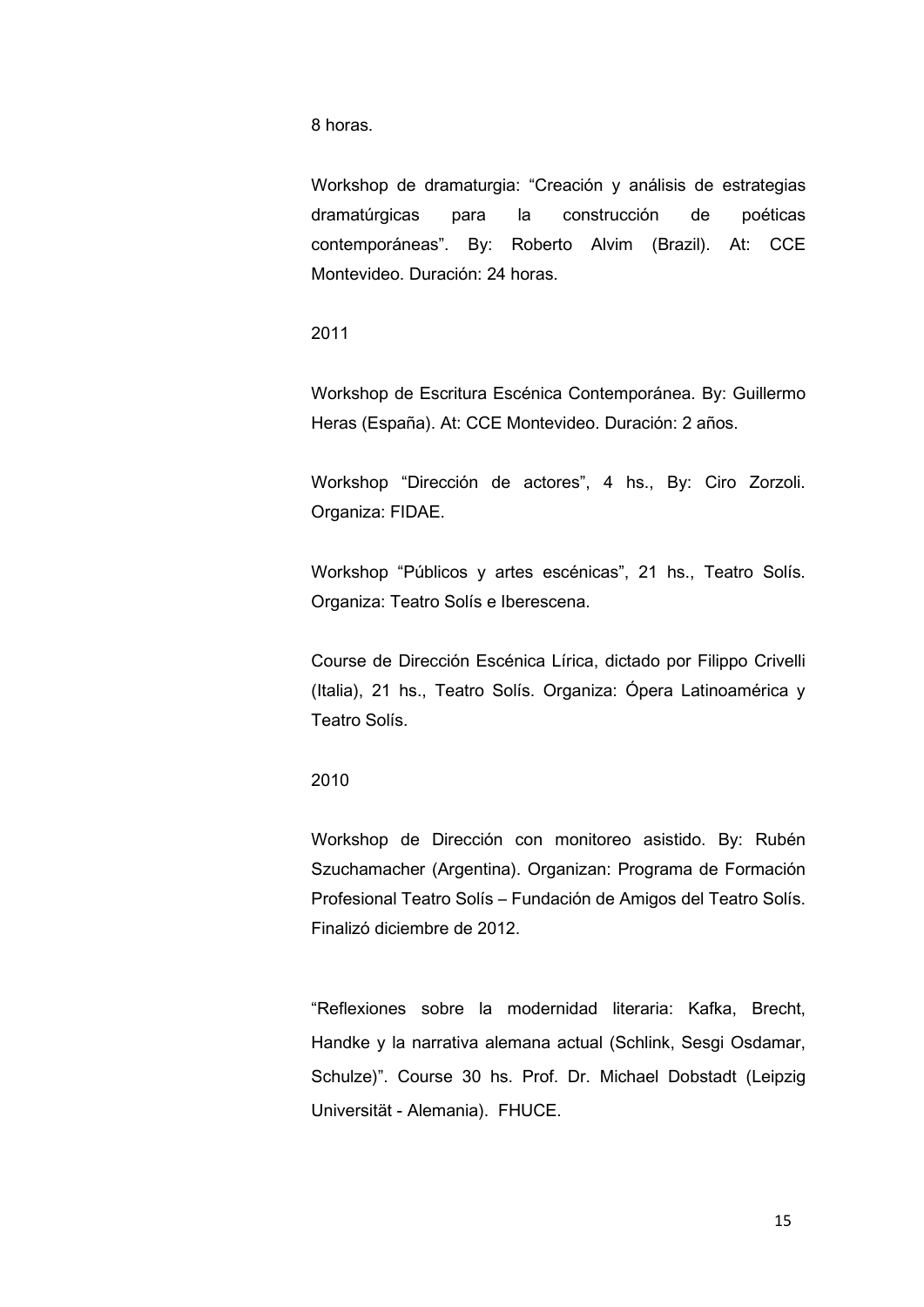"La renovación en las prácticas escénicas en la España contemporánea (1990 – 2010)" Workshop 20 hs. Prof. Dr. Óscar Cornago (CSIC – España). FHUCE

"El otro teatro alemán" Course 30 hs. Prof. Dra. Lianne Reinshagen (UNAM – Méjico). FHUCE

"Antropología de la imagen, la performance y el teatro" Course 30 hs. Prof. Nicolás Guigou (UDELAR). FHUCE.

Workshop "Iniciación al teatro barroco español". By: Eduardo Vasco (Compañía Nacional de Teatro Clásico – España). At: Teatro Solís. 6 hs.

Workshop de Voz "La palabra es acción". By: Vicente Fuentes (Compañía Nacional de Teatro Clásico – España). At: CCE. 20 hs.

Workshop "Desmontaje del proceso creador". By: Mauricio Kartun (Argentina). At: Teatro Solís. 9 hs.

## 2009

Workshop "Procedimientos textuales contemporáneos". By: Verónica Duarte (Chile). Dirección Nacional de Cultura – Ministerio de Educación y Cultura. 16 hs.

"Teoría y práctica de la socio semiótica teatral. Aplicación a textos dramáticos latinoamericanos" Course de 30 hs. Prof. Dr.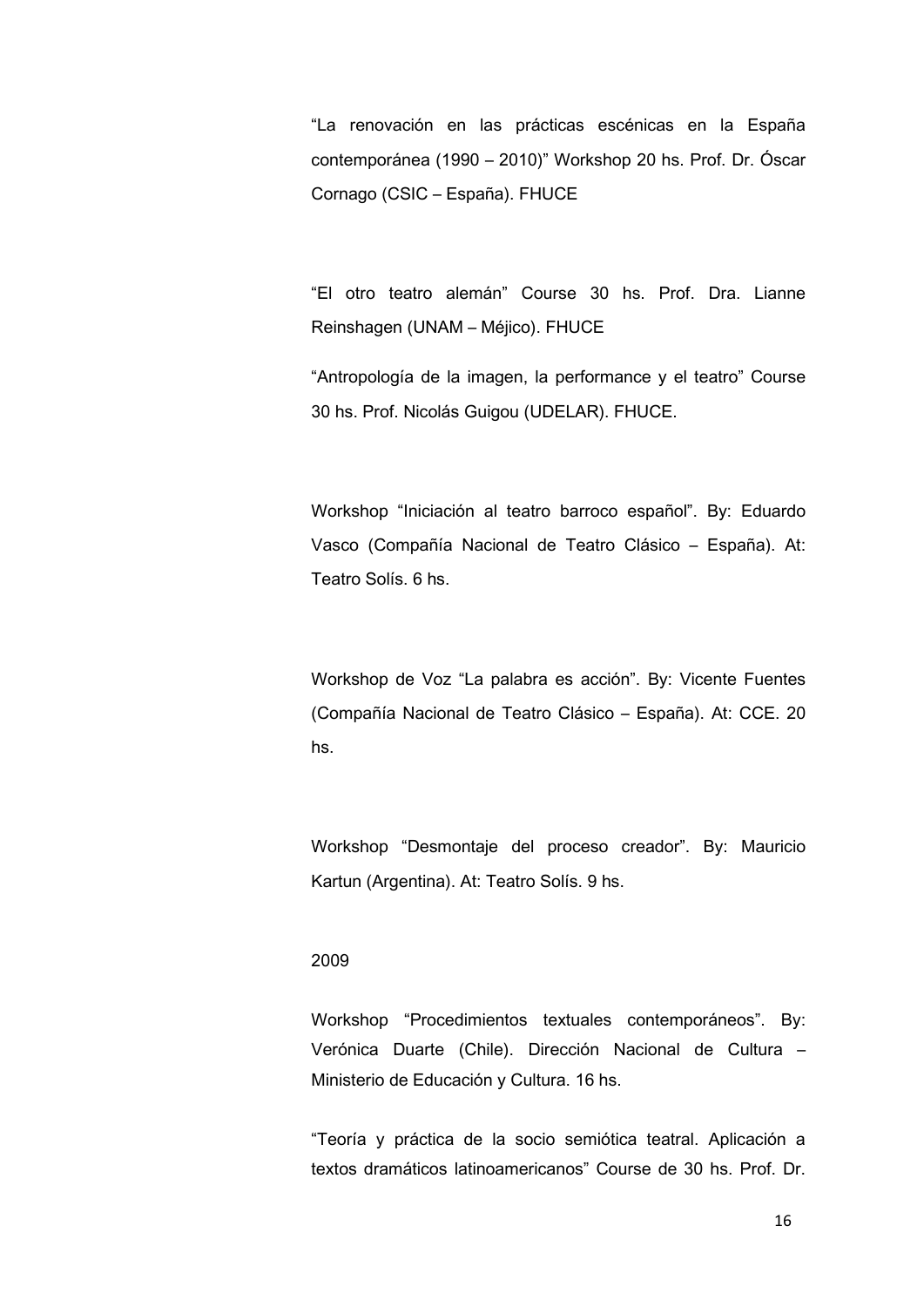Hiber Conteris. FHUCE.

"Teoría y análisis del drama" Workshop 20 hs. Prof. Dr. L. García Barrientos (CSIC – España). FHUCE .

"Reflexiones sobre la dirección teatral" Workshop 20 hs. Eugenio Barba y Julia Varley. FHUCE.

"Para una definición del teatro. Alcances y limitaciones de la semiótica teatral. Problemas para una historización y periodización del teatro uruguayo." Course 30 hs. Prof. Dr. Roger Mirza. FHUCE.

"De un teatro de resistencia bajo la dictadura a un teatro de elaboración del trauma en la posdictadura en Uruguay" Course 30 hs. Prof. Dr. Roger Mirza. FHUCE

"Las vanguardias históricas y el teatro" Workshop 20 hs. Prof. Dra. Silvana García (Univ. de San Pablo – Brazil). FHUCE

#### 2008

Workshop "Prácticas de lo real en la escena contemporánea". By: José Sánchez. Facultad de Artes, Programa Laboratorio (Dirección del Cultura-Ministerio de Educación y Cultura). 12 hs.

Workshop Dramaturgia de Emergencia. By: Mauricio Kartun (Argentina). At: Teatro Solís. 9hs.

Workshop "Del gesto a la palabra". By: Diana Ringel. EMAD. 6 hs.

### 2007

Workshop de improvisación teatral – Centro Internacional de Teatro Actual y CCE. Resposable: Santiago Segura (España).